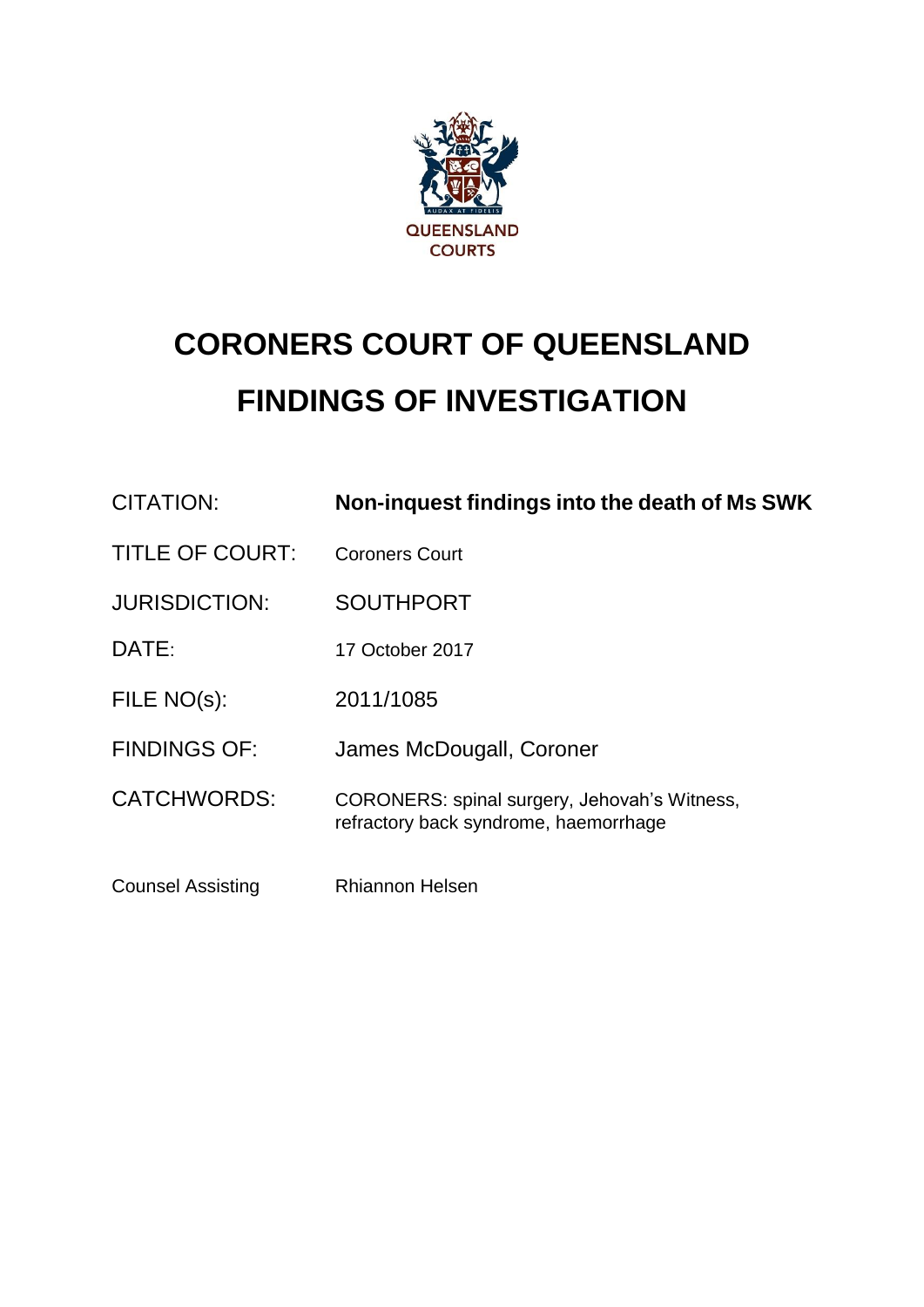# **Table of Contents**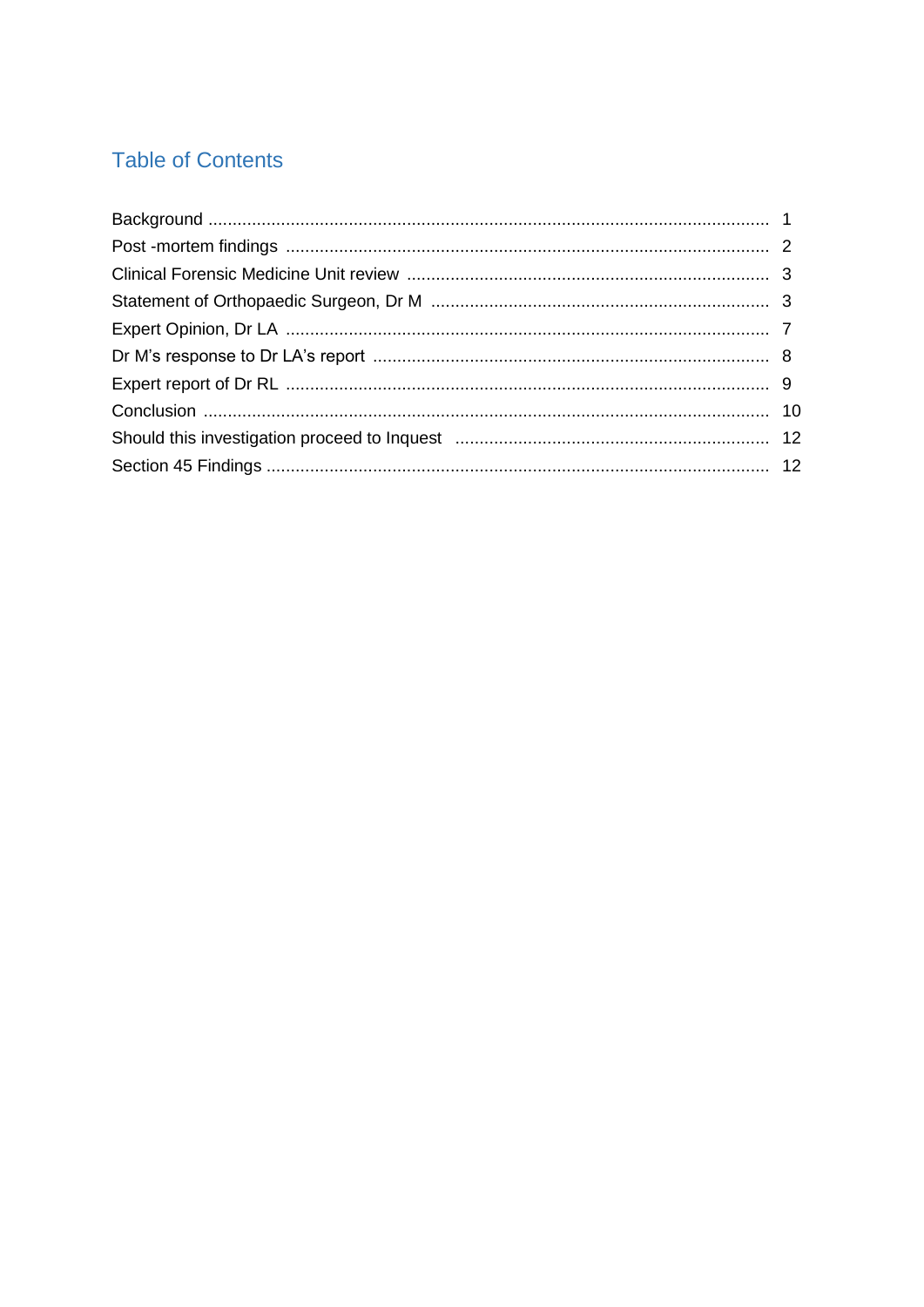# <span id="page-2-0"></span>**Background**

Ms. SWK was 78 years of age at the time of her death. She was a devout Jehovah's Witness.

Ms. SWK had a history of hypertension, osteoporosis, depression, irritable bowel syndrome, anxiety disorder, hiatus hernia and chronic pain. In July 1998, she underwent a complete right hip replacement performed by Orthopaedic Surgeon, Dr M at the Gold Coast Hospital. At that time, Dr M noted that she had a degree of spinal stenosis radiographically, which he did not consider needed to be treated. This surgery took place without complication, and Ms. SWK made a full recovery.

In 2010, Ms. SWK underwent a decompressive laminectomy and fusion spinal surgery performed by Neurosurgeon, Dr RG.

In December 2010, Ms.SWK sought a referral back to Dr M for the purpose of further review as a result of ongoing spinal pain following her spinal surgery earlier that year. She was reportedly depressed and felt her health and physical ability was significantly affected by her condition. Following a number of medical tests performed, including X-rays, CT scans and MRI, it was found that she had spinal stenosis, degenerative lumbar scoliosis, and degenerative discs at L3/4 and L5/S1. Dr M formed the view that Ms. SWK was suffering from 'mechanical' back pain and leg pain due to L5 nerve root involvement, diagnosing her with 'refractory back syndrome'.

Ms. SWK consulted with Dr M again on 17 March 2011, after further investigations indicated that she had bilateral chronic inactive L5 radiculopathies. He recommended spinal reconstruction surgery using both an anterior and posterior approach. Records suggest that he discussed the nature of the surgery with Ms. SWK, which included the outcome, complications, alternatives and the fact that it was 'not a small procedure'. However, they both agreed that her declining ability to function warranted surgical intervention.

Ms. SWK was admitted to a Private Hospital on 28 March 2011, for surgery to be performed by Dr M of the lumbar spine, namely:

- L4/5 removal of screws:
- L5/S1 anterior lumbar interbody fusion;
- L3/4, L4/5, L5/S1, S1/S1J posterior spinal fusion;
- Revision decompression laminectomy; and
- L4/5 posterior lumbar interbody fusion.

The operation commenced at 1:30 pm and was completed by 6:00 pm that day. From the operation records it appears that the anterior component of the procedure proceeded without complication. However, at 4:30 pm Ms. SWK became hypotensive and tachycardic. These changes do not seem to have responded to inotropic treatment. Intra-operative blood loss was estimated to be around 1000 ml with 345 ml salvaged and returned to circulation by way of a cell saver.

Post-operatively, Ms. SWK was immediately transferred to the Intensive Care Unit ('ICU') where she remained hypotensive and tachycardic. Her hypotension was resistant to repeated infusions of Aramine, noradrenaline and adrenaline. Due to Ms. SWK's religious beliefs, a blood transfusion was not able to be performed. On examination in the ICU, she was noted to have a heart rate of 110 per minute and a blood pressure of 90/53. Her post-operative haemoglobin was 77 g/L, a drop from 137 g/L pre-operatively. She was mechanically ventilated and sedated, although able to obey simple commands.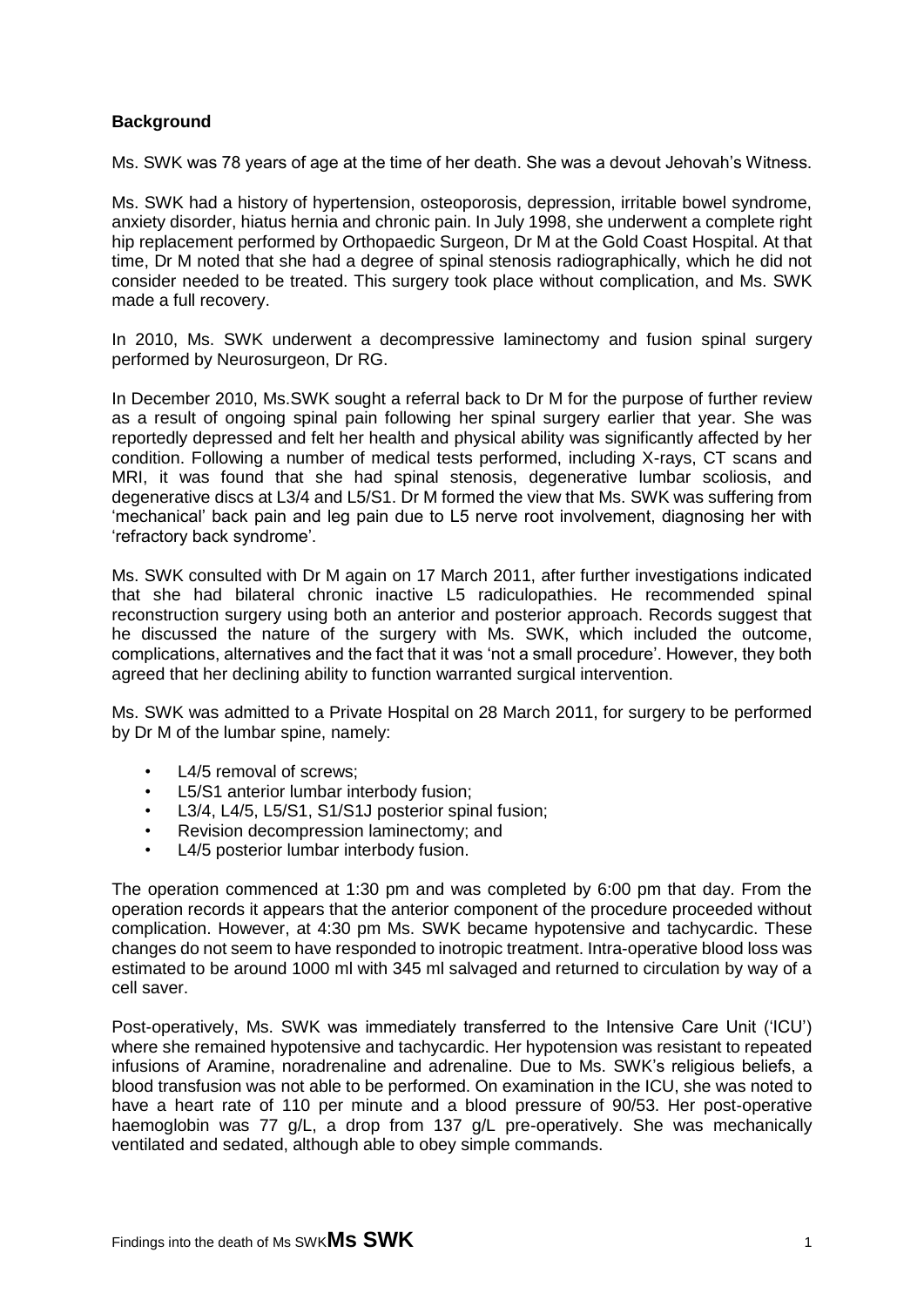Later on in the evening on 28 March 2011, ICU physicians recorded their concerns that a haemorrhagic cause of her haemodynamic status should be excluded urgently. The progress notes also state that there was no evidence for gastro-intestinal bleeding or other causes of blood loss.

An abdominal CT scan performed that evening, found that there was a modest amount of blood in the left iliac fossa (300 ml) and some extra-luminal gas as would be expected, but no major haematoma. Ms. SWK's ICU notes state that the CT scan *'…showed no significant evidence of bleeding identified associated with the procedure.'* Furthermore, Dr M reportedly reviewed Ms. SWK and the CT scan and was *'happy that surgical haemorrhage is not a major issue at present'*.

The possibility that Ms. SWK's hypotension and tachycardia were related to a cardiac problem was excluded by way of an echocardiogram, which was normal. Whilst these conditions intermittently responded to fluid replacement, this was not sustained and by 9:45 pm, her haemoglobin had fallen to 48 g/L. ICU Physicians recorded their belief that Ms. SWK was still bleeding, and that the site of the surgery was the most obvious source. Advice was sought from Haematologist, Dr GS for the use of non-blood products to manage Ms. SWK's anaemia.

A CT angiogram performed late on 28 March 2011, showed that, *'there is slightly more blood than previously, spread around the left groin and pelvic side wall, total approx. 1000 ml. There is a possible bleeding site medial to the distal left external iliac artery which would be an appropriate place to be the source of the haematoma in this distribution. No other candidate is seen, and the vicinity of the spinal fixation is satisfactory. Catheter angio and embolization would have a chance (30%) of finding and treating a bleeding source'*. It was felt that her prognosis was poor, and discussion with her next of kin confirmed that she would not accept blood products irrespective of whether she would die as a result.

In the early hours on 29 March 2011, Ms. SWK's condition was recorded as being more stable. She was then transferred for the purpose of a pelvic angiogram via the right femoral artery, which showed that there was no bleeding point. It was noted that Ms. SWK's urine output had markedly declined. She was treated with cryoprecipitate but no other blood products.

By later in the morning on the 29 March 2011, ICU Physicians recorded that Ms. SWK's haemoglobin appeared to have stabilised at 46 g/L, and that she was not *'obviously bleeding'*. Her renal function, however, was deteriorating.

By morning on 30 March 2011, Ms. SWK's haemoglobin had dropped to 38 g/L and she had developed right lung changes suggesting pneumonia and interstitial fluid collection. She had also developed coagulopathy, worsening renal failure, acidosis and a greater requirement for inotropes. Unfortunately, she continued to deteriorate and died at 5:00 pm on 30 March 2011.

# <span id="page-3-0"></span>**Post-mortem findings**

On 1 April 2011, an external and full internal post-mortem examination was performed by a Forensic Pathologist. A number of histology and toxicology tests were also conducted.

Autopsy revealed the presence of significant haemorrhage into the abdominal cavity and into the tissues at the back of the abdomen, in the abdominal wall on the left and into the pelvic soft tissues. The haemorrhage had developed following surgery to the lower spine although the surgical sites appeared to be intact. A number of clipped small blood vessels were noted around the surgical site and it could not be determined if one of the clips had detached from a small vessel since these are impossible to accurately dissect at autopsy. The largest concentration of haemorrhage appeared to be on the left in the retroperitoneal area adjacent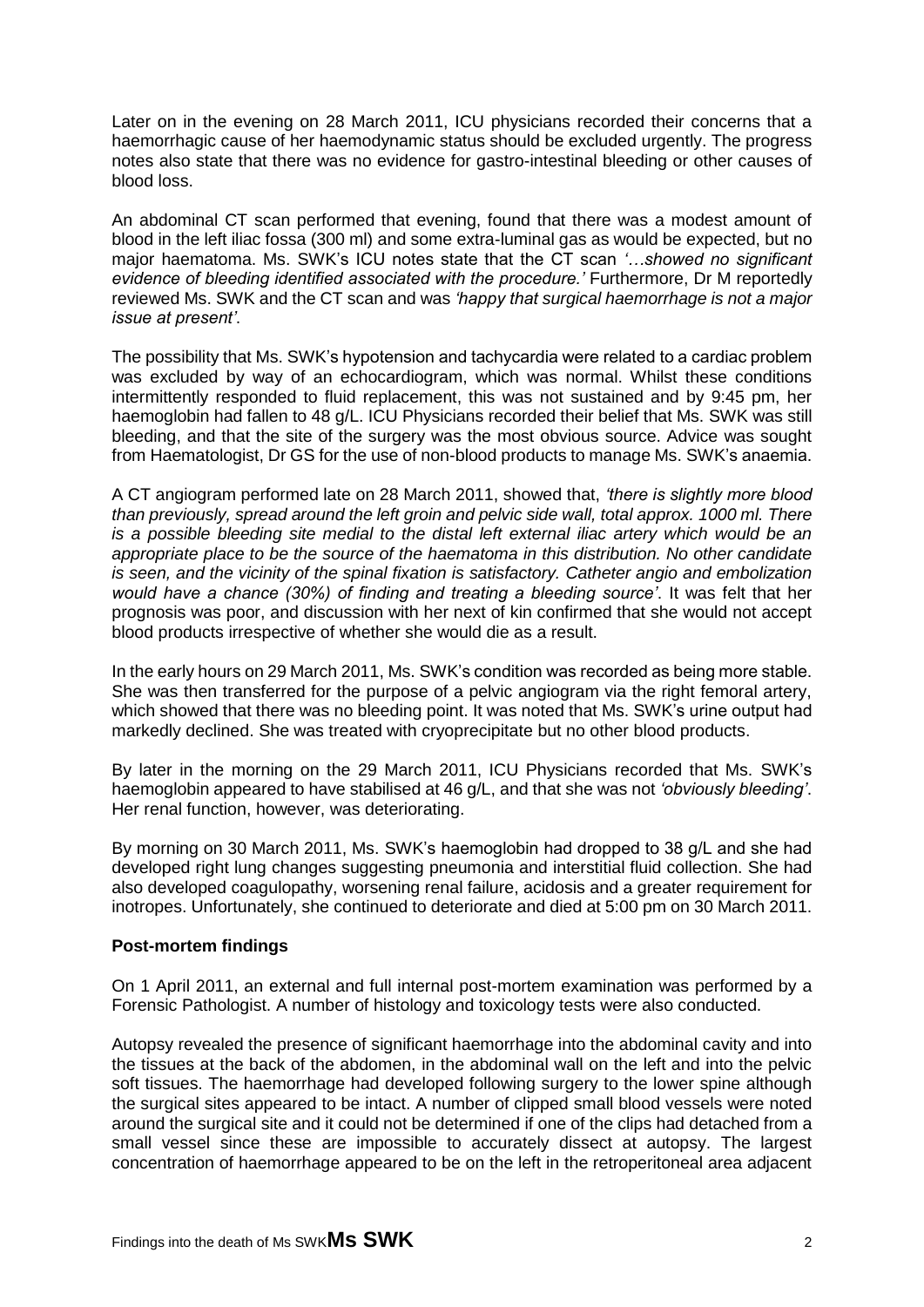to the site of surgery. The major blood vessels of the pelvic area were intact. The exact site of the haemorrhage was unable to be determined at autopsy.

As a result of the haemorrhage, Ms. SWK's haemoglobin fell from a pre-operative level of 137 g/L, to a level of 38 g/L. Consequent to the significant haemorrhage, she also developed failure of multiple organs with development of kidney failure, coagulopathy and pneumonia involving both lungs. There were also early 'shock' changes in the liver, due to low blood pressure.

The Forensic Pathologist is of the view that the direct cause of Ms. SWK's death was multiorgan failure secondary to the haemorrhage into the abdomen, pelvis and retroperitoneum, which had occurred following her lumbosacral spinal surgery. The Forensic Pathologist did note that Ms. SWK's refusal of blood products on religious grounds was also a significant factor in her death. Although she was treated with intravenous fluids, vasopressors and iron, the effects of the haemorrhage could not be reversed.

Ms. SWK's cause of death was found to be multi-organ failure, due to, or as a consequence of haemorrhage into the abdomen, pelvis and retroperitoneum, due to or as a consequence of lumbosacral spinal surgery. The other significant condition noted was Ms. SWK's refusal of blood transfusion.

# <span id="page-4-0"></span>**Clinical Forensic Medicine Unit Review**

A Forensic Medical Officer (FMO) conducted a review of a portion of Ms. SWK's medical records from the Private Hospital and Dr M, as well as the autopsy findings and Form 1.

The FMO was asked to provide comment in relation to the treating doctor's response to Ms. SWK's post-operative deterioration and whether surgical intervention should have been considered given her religious viewed and declined blood transfusion.

The FMO expressed the view that Ms. SWK's age and religious beliefs necessitated careful consideration of surgery as a treatment option for her chronic back pain, especially given the length and complexity of the recommended procedure. She suggested that expert advice be sought from an orthopaedic and/or neurosurgical specialist be sought to comment on the appropriateness of the decision to operate on Ms. SWK.

The FMO further noted that whilst a specific site of bleeding could not be identified at autopsy, it is evident that Ms. SWK's death was as a result of significant haemorrhage resulting from her lumbosacral spinal surgery. Her religious beliefs, intermittent response to fluid replacement, and the failure of the CT scans and angiography to identify a bleeding source, combined to seriously compromise her post-operative management. The FMO was unable to say whether vascular surgery should have been considered, given the failure of an interventionist radiologist to identify a source of bleeding.

#### <span id="page-4-1"></span>**Statement from Orthopaedic Surgeon, Dr M**

During the course of the coronial investigation, Dr M provided a number of statements in relation to his care and treatment of Ms. SWK.

Ms. SWK had been a patient of Dr M since 1998, having previously performed a full right hip replacement without any complications. In relation to this previous surgery, Dr M noted the following:

 Ms. SWK was first reviewed on 17 June 1998 in relation to osteoarthritis of the hip, having been referred for the purpose of spinal stenosis. She was referred for a pelvic x-rays and a CT scan of her lumbar spine. These showed that her right hip was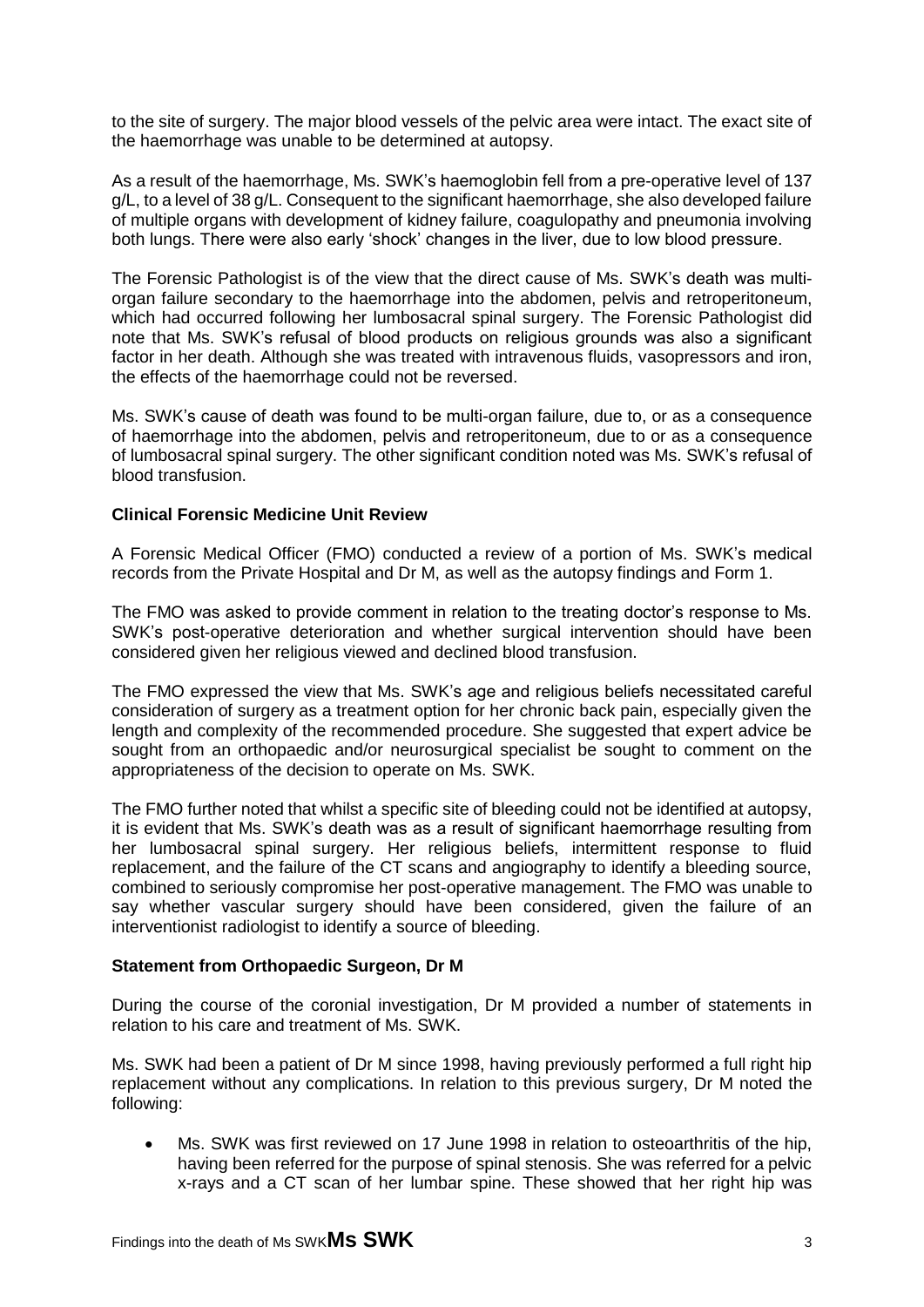osteoarthritic. The spine had degenerative changes in the facets, in the discs, and L4-5 also had moderate secondary central spinal canal stenosis.

- During a consultation on 30 June 1998, the aforementioned results were discussed and it was decided that Ms. SWK was to undergo a right total hip replacement. Dr M was aware that Ms. SWK was a devout Jehovah's Witness and would not receive a blood transfusion. This surgery took place without complications at a local Public Hospital on 31 July 1998.
- A post-operative consultation took place on 15 August 1998, during which Ms. SWK was reportedly recovering very well and could walk independently. Further consultations occurred at 3 month, 6 month and 12 month post-surgery, during which it was evident Ms. SWK had recovered well from the surgery and was seen to be 'moving and looking well'. Dr M noted that during the 12 months following her total hip replacement, Ms. SWK's symptoms in relation to her spinal canal stenosis settled. Annual check-ups subsequently continued until 2002, during which Ms. SWK had continued to be well.

In September 2010, Ms. SWK was referred back to Dr M by her general practitioner, Dr H for the purpose of further review following a decompressive laminectomy and fusion under the care of Neurosurgeon, Dr RG. Dr M requested a number of X-rays and CT scans to be performed prior to the initial appointment scheduled for 21 December 2010.

During the consultation on 21 December 2010, Ms. SWK indicated that she was suffering from pain over the area of the lumbar spine radiating into the iliac crest and buttocks, and running into the posterior legs. Ms. SWK completed a number of questionnaires, which indicated that she felt her health was poor and her physical ability was significantly affected by her condition. She required sleeping pills to rest, and cortisone injections to manage the pain. Ms. SWK appeared to be depressed and was unhappy with her predicament and the prospect of having to put up with the pain. Dr M formed the view that Ms. SWK had refractory back syndrome. He directed that further tests be carried out by way of an MRI, X-Ray, discogram and EMG.

Ms. SWK returned for a further consultation with Dr M on 17 March 2011. The further tests conducted prior to this appointment indicated that she was suffering from 'bilateral chronic inactive L5 radiculopathies the left worse than the right'. Dr M noted in a letter to Ms. SWK's general practitioner that

'Discography has been done that shows reproduction of symptoms at L3-4, L4-5 and L5-S1. Despite, L4- 5's apparent fusion…you can still have discogenic back pain in the presence of a pedicles screw fusion that is solid. A decompression and fusion has been done at L4-5, but there has been no attempt at reconstruction in terms of the balance. In order to restore the sagittal and coronal balance some sort of interbody work would have been required. She also has a degenerative 'flat-tyre' disc with significant neuroforaminal stenosis at L5-S1. This is the cause of her L5 radiculopathy. At L3-4 there is a degenerative disc that has a lateral listhesis as a result of the scoliosis that's occurred. She has one of the screws in the facets at L3-4 and it clearly interferes with the function.'

In order to treat her condition, Dr M was of the view that Ms. SWK required a reconstruction by way of an anterior lumbar interbody fusion ('ALIF') at L5-S1, an L3-4 L4-5 L5-S1 and S1- S1J Posterior Spinal Fusion, an L3-4 L4-5 Laminectomy, and an L3-4 L4-5 Posterior Lumbar Interbody Fusion. According to Dr M he explained to Ms. SWK the nature of the reconstruction, the reasons for it, the alternatives, the outcomes and complications, reiterating that this was not a small procedure. Ms. SWK allegedly indicated that given her declining ability to function, exacerbation of her symptoms and chronic pain level, she was adamant that she could not continue in her present state and wished to have the recommended procedure. Dr M talked her through the surgery consent form, specifically the complications, which included a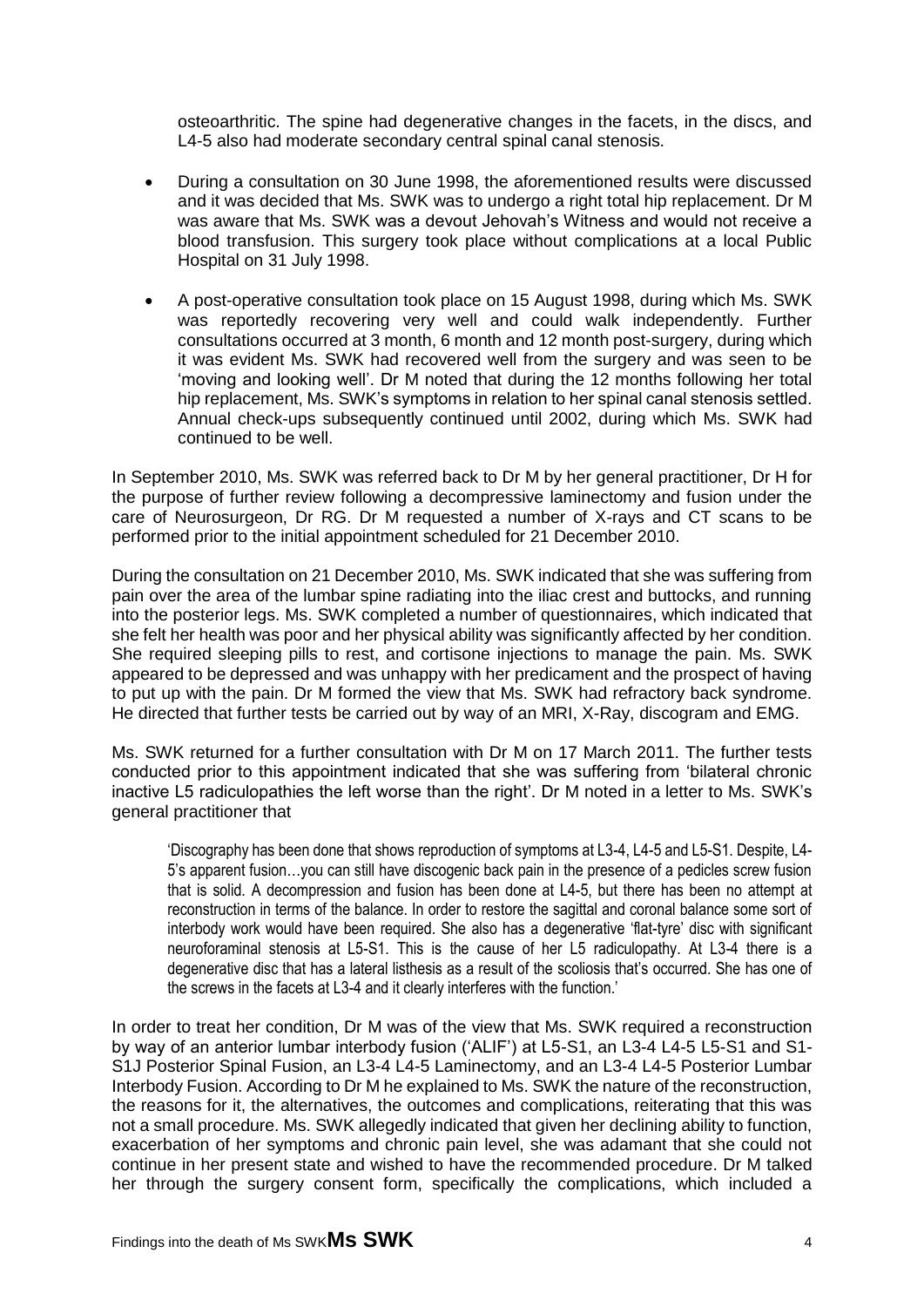discussion about bleeding and her Jehovah's Witness status. The use of cell saver technology was discussed, which Ms. SWK was amendable to. The consent form specifically states,

*'You will lose blood during the procedure. We use cell saver technology that recycles your own blood and returns it to your body during the surgery.* 

*In exceptional circumstances, an injury may occur to an artery or vein and you may need a blood transfusion. A blood transfusion is rarely required. A vascular surgeon may need to be called in to assist in repair of your vessels.* 

*Also, bleeding after surgery may result in a haematoma. This is a rare complication. If a haematoma occurs, further surgery may be required and there is an increased risk of infection.'* 

Dr M acknowledges that he was well aware of Ms. SWK's Jehovah's Witness status, which was discussed for the purpose of the previous surgery he conducted in 1998. Ms. SWK made it clear that she would not accept blood products. This remained the case for the spinal surgery in 2011.

Ms. SWK signed the medical consent form on 17 March 2011. Dr M completed a Lumbar Fusion Pre-Op Assessment Form and an Operation Booking Form. Ms. SWK subsequently completed the Private Hospital Pre-Admission Form, whereby she noted that she was a Jehovah's Witness. She underwent a Pre-Operative Clinic Order on 21 March 2011.

In relation to the surgery performed on 28 March 2011, Dr M states that:

- The ALIF procedure was performed first following which there was no active bleeding on closure. Ms. SWK was then placed into a posterior position, and a spinal fusion followed by a decompressive laminectomy was carried out. A layered closure was then performed. During the procedure, at about 500 ml blood loss during the posterior component, the anaesthetist raised some concerns about Ms. SWK's blood pressure, which had become unstable. Her blood pressure was resistant to repeated Aramine infusion, fluid support and noradrenaline boluses. The final estimated blood loss was around 950 mls, of which 345 mls were returned through reperfusion. Dr M notes that the cause of the hypotension was not obvious at the time, and ICU was notified. Further testing (chest x-ray, echocardiogram and abdominal CT scan) was arranged with ICU Consultant, Dr JR in order to exclude a haemorrhagic cause for the resistant hypertension.
- Following Ms. SWK's admission to the Private Hospital ICU, Dr M continued to liaise with ICU staff as to her ongoing care. He was made aware of the results of the further testing undertaken, and discussed each with Dr JR. He was of the view that there was no major bleeds as a result of the procedure. Haematologist, Dr GS was called in to provide advice. CT angiography was undertaken and discussions were had with Ms. SWK's family, who were advised that without the use of blood products, her prognosis was guarded. No source could be found for embolization. Dr M states that following the angiography, he discussed the possibility of returning Ms. SWK to theatre with Dr JR, however, it was thought that she was too unstable at that time. She continued to deteriorate and unfortunately passed away on 30 March 2011.

In relation to how he formulated his diagnosis of Ms. SWK's condition, Dr M states that he took into account her reported symptoms, clinical history, findings of his physical examination of the patient, as well as the clinical investigations undertaken. He notes that in modern spinal surgery, no single component should be used in isolation to form a diagnosis. In Ms. SWK's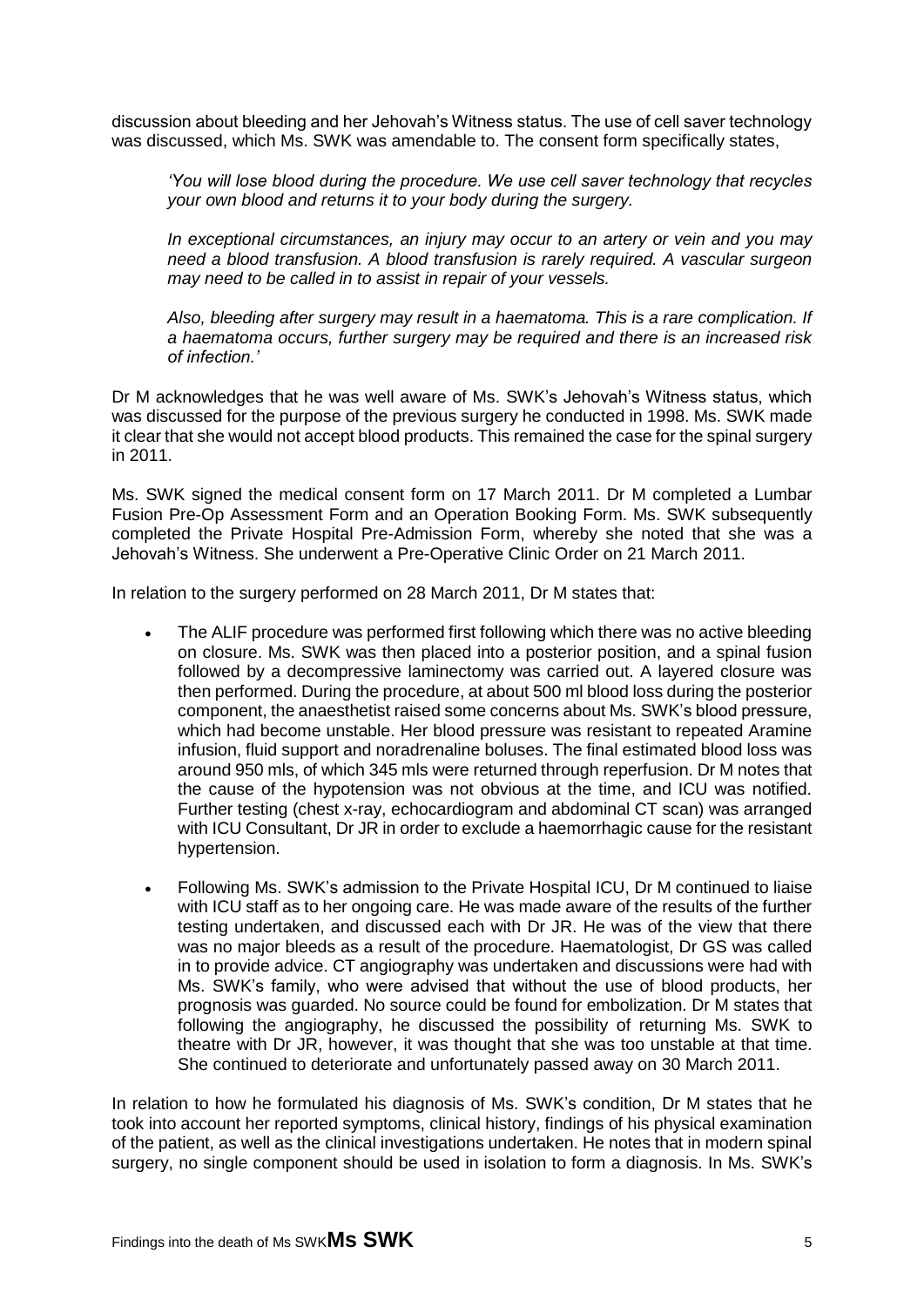case, her diagnosis included the following elements (which are outlined in further detail in his statement):

- Her previous lumbar decompression and posterior spinal fusion at L4-5 that had not addressed the coronal or sagittal imbalances of the lumbar spine, failed to resolve the neuroforaminal compressive issues at L5-S1 and had resulted in paravertebral muscle weakening.
- There was a L4-5 pseudarthrosis. It was stable pseudarthrosis that involved no bony fusion from transverse process of L4 to transverse process of L5. However, scarring from the original surgery had resulted in a stable pseudarthrosis.
- Ms. SWK had degenerative lumbar scoliosis as evidenced in the radiology.
- Ms. SWK had multilevel degenerative disc disease.
- The presence of bilateral chronic inactive L5 radiculopathy.
- Osteoporosis.
- Latrogenic segmental instability as a result of a decompression and fusion of the L4-5 level.
- Refractory Back Syndrome.

With respect to his decision to offer Ms. SWK revision spine surgery, Dr M notes that he considered the contraindications for surgery as weighed against the possible gains from undergoing revision surgery. He notes that revision surgery is much more complex than primary spinal surgery, and a patient's physical and psychological ability to tolerate a complex procedure needs to be taken into account. In Dr M's opinion, whilst Ms SWK had a number of co-morbidities, she importantly did not have any *'primary contraindications'* in the form of ischaemic heart disease, respiratory disease, renal failure, insulin dependent diabetes or severe osteoporosis. In Ms. SWK's case, her two significant contraindications for surgery were her Jehovah's Witness status and osteoporosis. He notes that in relation to her osteoarthritis, he managed this intraoperatively be securing screws into the ilium first. The risks associated with her religious beliefs were ones that he and Ms.SWK understood, and he tried to minimise and manage the risks associated with this pre-operatively and intraoperatively as best as possible. Dr M concluded that revision surgery was not contraindicated in Ms. SWK's case.

Having carefully considered the indications and contraindications for Ms. SWK to undergo revision surgery, Dr M discussed each with her, as well as the alternatives to surgery, and the risks associated with undergoing surgery. He is of the view that she was sufficiently informed so as to be able to make an informed decision as to whether to proceed. He notes that she was deteriorating at the time she first consulted with him in 2010, some 14 months after having had a previous back surgery. He states that the decision for Ms. SWK to have the revision back surgery was done so having fully balanced the indications for surgery against the contraindications, and in the context of a long-standing surgeon/patient relationship.

In relation to the decision not to re-explore the anterior wound during surgery when Ms. SWK became hypotensive, Dr M states that he was in constant communication with the anaesthetist as to whether this episode was severe enough to stop operating. Ms. SWK was given inotropes to which she responded. At the time, it was considered more likely that Ms. SWK had a cardiovascular issue or a reaction, as opposed to bleeding given what had transpired during the surgery to the anterior column and what was happening posteriorly. He noted that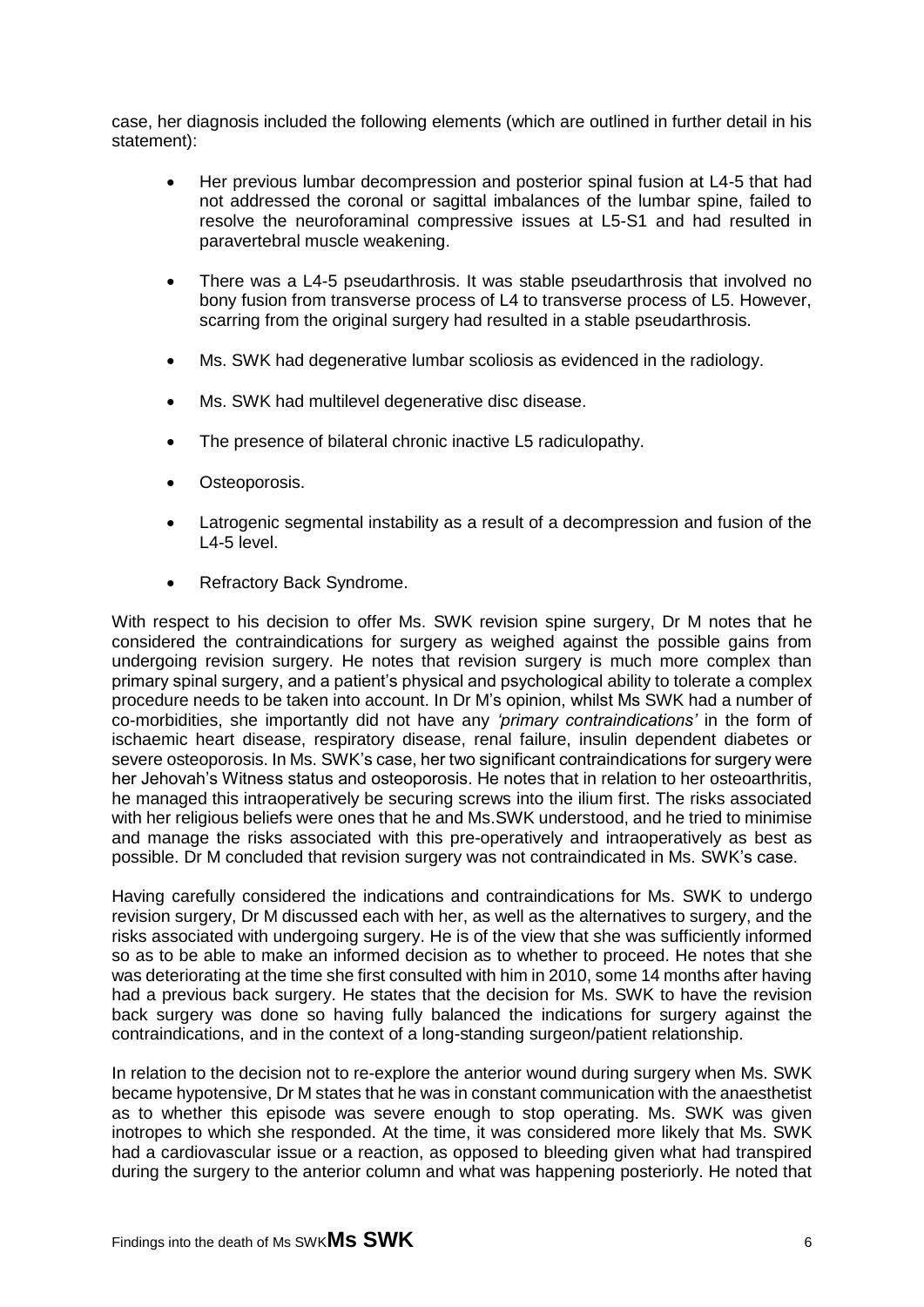Ms. SWK's episodes was not thought to be severe enough to merit discontinuing the posterior approach and her blood pressure responded to the treatment provided by the anaesthetist. Following completion of the posterior surgery, Ms. SWK was placed on her back and her abdomen was examined. Dr M noted that it was not distended, with a CT scan confirming that only 300 mls of blood, which would not have been palpable through the abdomen. Accordingly, he was of the view that there was no intraoperative clinical signs that would have merited a reopening of the anterior approach at the time, which had this been done, may have placed Ms. SWK at more risk.

Dr M says that he has performed over 3000 anterior lumbar approaches to the spine over the past 17 years and pioneered these surgeries in Australia, developing instruments and retractors, as well as techniques. He notes that his patients have rarely required a blood transfusion, which is especially the case for L5-S1. Furthermore, he uses a retroperitoneal approach, blunt instruments, and a haemostatic agents, which generally means that the average blood loss is about half a millimetre per minute.

Dr M says in his statements that following Ms. SWK's death, which has weighed on him heavily, he no longer offers elective spine surgery to patients who decline to receive blood transfusions. He is of the view that had Ms. SWK received a blood transfusion she would have survived.

Furthermore, the Private Hospital have since changed their admission consent form, which is included when a patient is admitted to the Hospital, so that it expressly asks whether they will consent to a blood transfusion.

#### <span id="page-8-0"></span>**Expert report from Neurosurgeon, Dr LA**

Neurosurgeon, Dr LA was asked to consider the care and treatment provided to Ms. SWK, especially whether surgery was appropriate given her circumstances. His expert report was received on 30 April 2015.

Having considered the relevant medical records, statements and coronial material, Dr LA formed the view that, in light of Ms. SWK's medical history and religious beliefs, it was clinically unwise to carry out anterior trans-abdominal lumbar spine surgery. Having considered Dr M's statement in relation to the procedure carried out, Dr LA noted that Ms. SWK's multiple comorbidities were not identified. Furthermore, given the significant chance of intra-abdominal bleeding as a cause of the blood loss, Dr M did not explain why he did not re-explore the anterior retroperitoneal fusion site, particularly given there was no cardiac explanation for the change in her blood pressure, her pulse rate or her haemoglobin on the afternoon of 28 March 2011.

Dr LA noted that in the absence of a cardiac event, intra-abdominal blood loss would readily explain Ms. SWK's sudden deterioration during the operation. He highlights that this is a wellknown complication and is explained on the consent form signed by the patient. Haemorrhage from damage to major blood vessels within the abdomen and pelvic has been well recorded, and, as a result, some orthopaedic specialists operate with vascular surgeons to minimise the complication.

Dr LA is of the view that it was unwise to recommend this surgical course of treatment to Ms. SWK given her age, multiple medical co-morbidities, and history of previous lumbar surgery. Dr LA is of the view that given the significant risks of intra-abdominal bleeding with the anterior approach; her firmly-held religious beliefs, and the hypotension and tachycardia during the surgical procedure, the re-exploration of the intra-abdominal retroperitoneal area should have been carried out at the time of the procedure.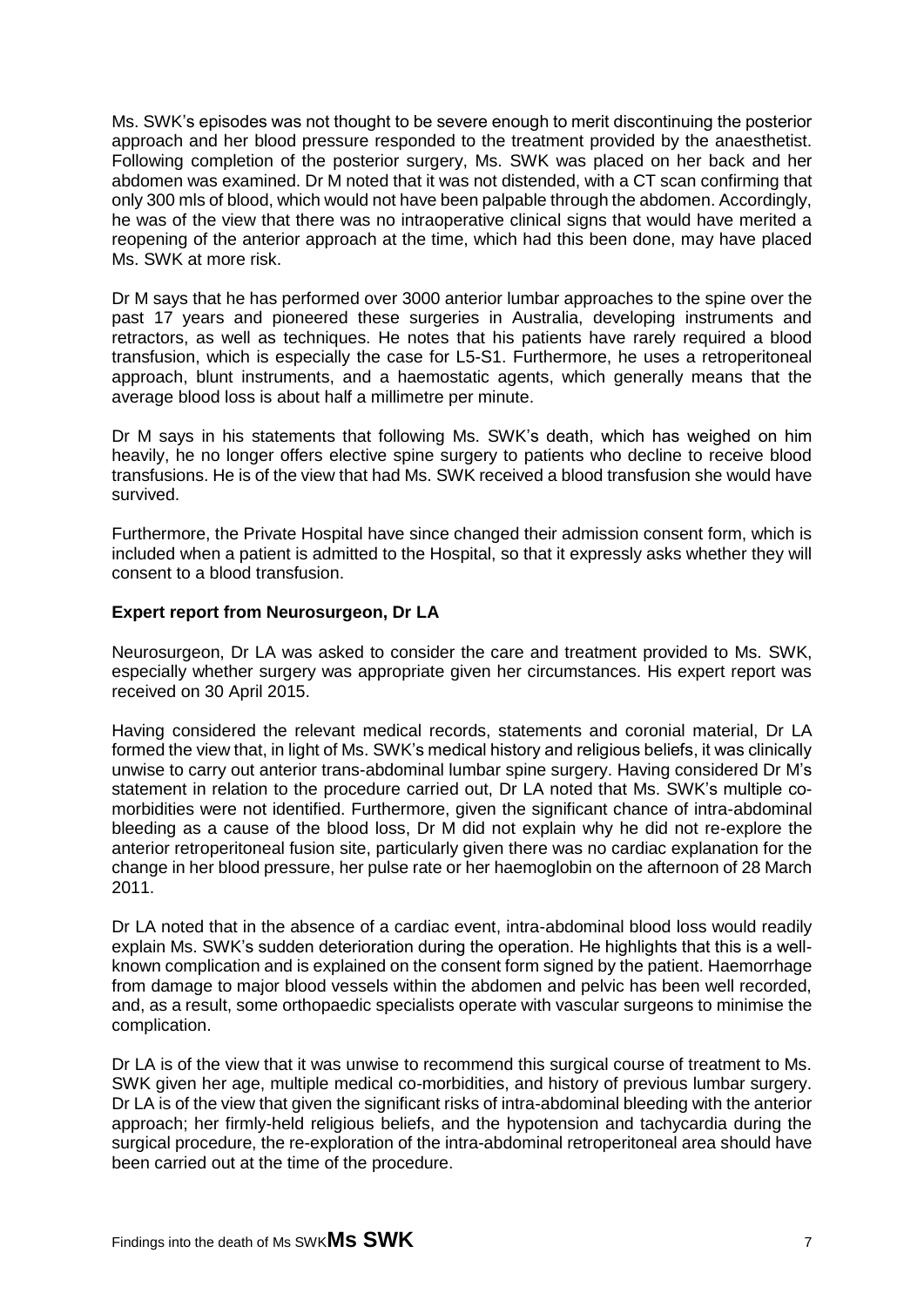Dr LA acknowledged that Ms. SWK had a significant history of chronic pain in the presence of an anxiety depressive disorder and diffuse osteoarthritis, as well as her other multiple, serious co-morbidities. However, she had failed to respond to a previous lumbar operation in 2010, and her religious beliefs and refusal to have a blood transfusion compromised the significant risk of surgical haemorrhage from an anterior retroperitoneal lumbar procedure. Dr LA concludes that there is no meta-analysis which identifies that one lumbar spinal fusion approach is better than another. However, he considers that in the presence of Ms. SWK's religious beliefs, and multiple medical co-morbidities, the decision to carry out an anterior and posterior procedure in her case was unwise.

Dr LA notes that given Ms. SWK's physical condition, and the previous failure of lumbar surgery to rectify her chronic pain issues, the chance of a successful remission in her chronic pain due to her lumbar spine condition was unlikely. There are multiple documented practiced procedures for managing spinal lumbar pain, including laminectomy, decompression and posterior lumbar instrumented fusion, all of which Dr LA notes could have avoided the significant risk of intra-abdominal haemorrhage in this type of case, with a patient whose religious beliefs exclude the use of a blood transfusion.

Dr LA also highlights that Ms. SWK's operation was complicated by tachycardia and a significant fall in blood pressure. Given the nature of the operation carried out, and the absence of any other explanation for this hypotensive episode, Dr LA is of the view an immediate intra-abdominal exploration should have been considered by the surgeon. Had this been done, it would have been more likely that the bleeding points could have been identified, as opposed to through imaging or angiography conducted after the procedure.

With respect to the post-operative management and care of Ms.SWK whilst in the ICU, Dr LA is of the view that the care provided was appropriate, and reached the international standards of management.

# <span id="page-9-0"></span>**Dr M's response to Dr LA's report**

Dr LA's expert report was subsequently provided to Dr M's legal representatives, Avant Mutual Group for further comment.

By way of a response, a report was provided by Consultant Orthopaedic Spinal Surgeon, A/Professor RL, dated 7 December 2015. Advice from Avant Mutual Group suggests that Dr M places reliance upon the content of A/Professor RL's report without providing any further direct comment.

It was further submitted that Dr LA was not an appropriate specialist to comment upon Dr M's care of Ms. SWK as he does not have training and expertise equivalent or similar to Dr M. Furthermore, Dr LA is allegedly not experienced in instrumental spinal surgery, and has not operated for a number of years. When in practice, Dr LA's practice was primarily in intracranial surgery not spinal surgery. He now specialises in pain medicine. Accordingly, it was submitted that A/Professor LR's report should be preferred over that of Dr LA. I reject these submissions.

# **Expert report of A/Professor RL**

A/Professor RL was asked to consider and respond to Dr LA's report, as well as other relevant coronial documentation provided to him. A brief summary of the pertinent components of A/Professor RL's report is outlined below.

In relation to whether it was reasonable for Dr M to recommend Ms. SWK undergo revision surgery, A/Professor RL is of the view that: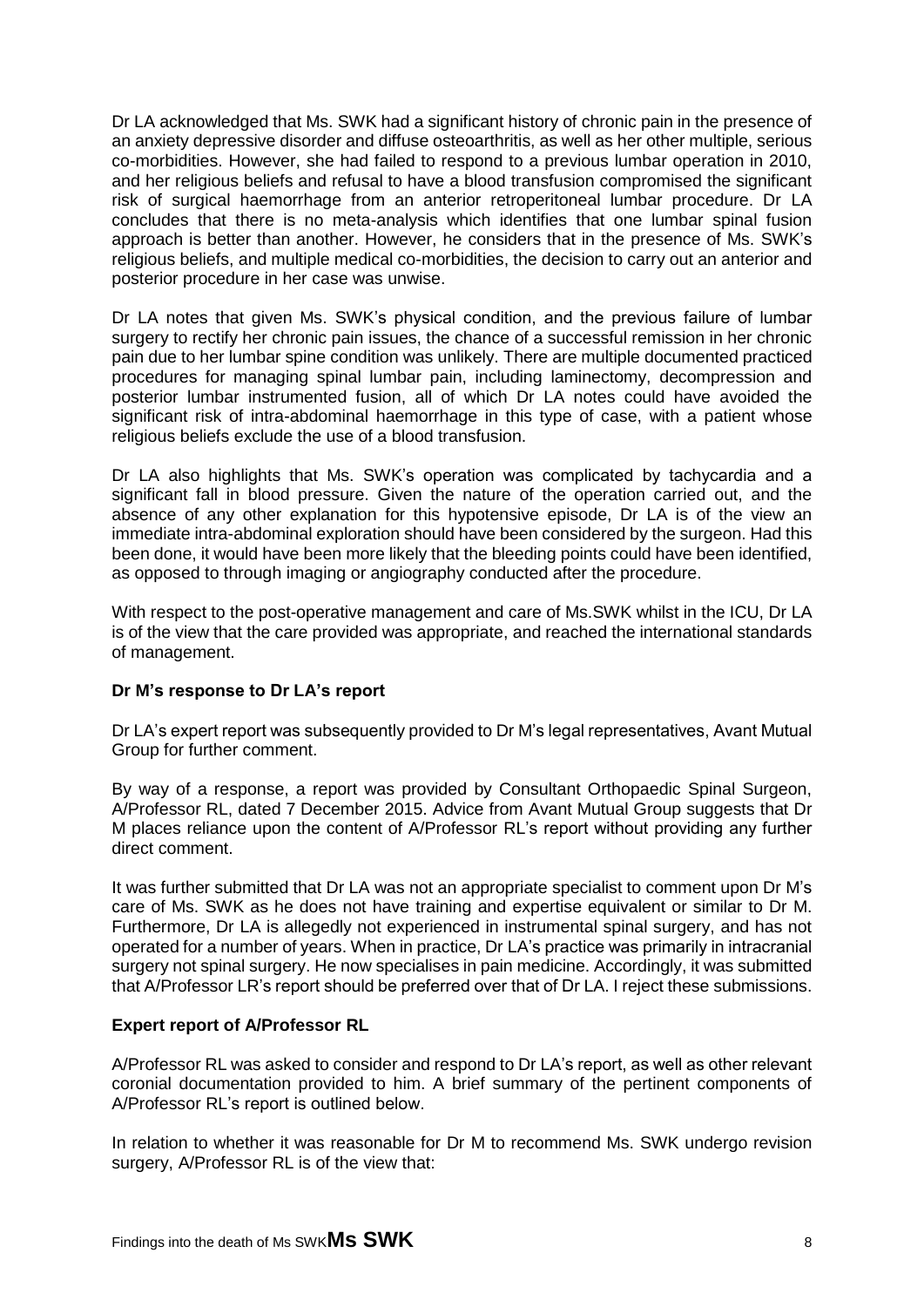- Whilst he acknowledged Dr LA's view that Ms. SWK would have done better to not have any spinal surgery, or for such surgery not to have been carried out by way of a retroperitoneal approach, A/Professor RL notes that Dr M's records suggest that he communicated clearly with Ms. SWK in the pre-operative work up, and also implemented a high degree of cautious consideration before the surgical intervention proposed commenced. Importantly, he highlighted that Dr LA's view was provided in the context of a now clear retrospective review of Ms. SWK's management with knowledge of the tragic outcome.
- Ms. SWK's co-morbidities are not uncommon for patients in her age group, particularly with patients who are debilitated with pain and who have had previous surgery, with failure of improvement of symptoms. He notes that there is some contention that patients in such an age bracket, as well as with such co-morbidities, should remain candidates for surgery. He notes that there is some good evidence, which suggests that degenerative scoliosis and severe spinal stenosis conditions in the elderly are better treated surgically.
- From a review of Ms. SWK's medical records, Dr M engaged in an extensive preadmission assessment process, and also made arrangements for Ms. SWK to be admitted directly to ICU following the surgery. Furthermore, Dr M clearly understood the magnitude of Ms. SWK's religious beliefs, as well as the magnitude of the surgery he recommended and the possible implications for his patient. He notes that Dr M's consent process remains rigorous and approximates 'an exemplary level of consent taking'.
- Having considered Dr M's surgical experience and the fact that he practices exclusively in spinal surgery, as well as Ms. SWK's circumstances, he is of the view that it was reasonable for spinal surgery to be recommended. He acknowledges that there will always be significant variations amongst surgeons as to whether Ms. SWK was a suitable candidate for surgery, which is reflective of their level of experience, expertise and willingness to accept a degree of risk, which he recognises was perhaps more than usual given Ms. SWK's religious status.
- The decision by Dr M to consider the anterior and posterior approach lumbar surgery given Ms. SW-Y was suffering from failed posterior lumbar surgery was reasonable. In support of this view, he also highlights that the surgery proceeded without obvious complication, with minimal blood loss. Clearly, there had been some bleed after the anterior approach surgery was completed and it remains uncertain following autopsy as to what site and what vessel was responsible for this bleed. Dr M has vast experience in the anterior approach lumbar surgery having performed a great number over his career. Whilst his anterior approach is somewhat unique, as other surgeons may only treat this condition through a posterior approach, his approach is well described and practiced by many other surgeons around the world.
- Dr M's involvement in the postoperative care of Ms. SWK was reasonable. He is of the view that the suggestion by Dr LA that he should have re-explored the anterior retroperitoneal fusion site during surgery is 'highly contentious'. Whilst A/Professor RL understands the sentiment, he notes that practically this intervention would have resulted in significant further blood loss and may have caused further collapse of Ms. SWK's blood pressure. Furthermore, the successful finding of a bleeding point may or may not have been possible, and in turn, *'the death of Ms SWK on the operating table in this instance would have been close to 100% especially in the context of her choice not to accept banked blood donations'*. As such, he notes that it was understandable that Dr M did not return Ms. SWK to the operating theatre, which A/Professor RL believes would have caused her to die on the operating table.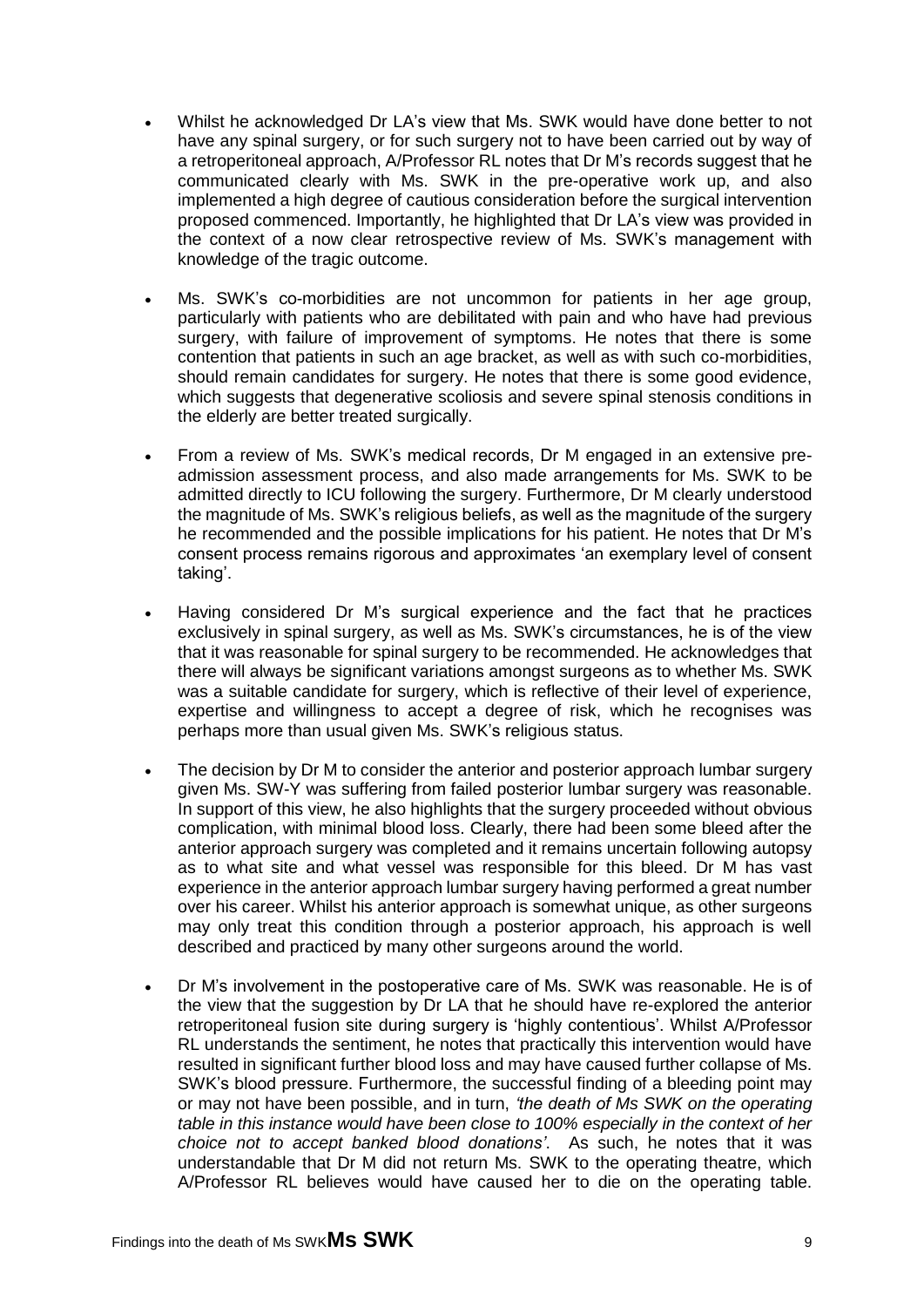A/Professor RL notes had Ms. SWK accepted blood donations, the possibility of returning her to the operating theatre for an exploration of the retroperitoneum and peritoneum may have been more feasible.

 That the medical management and surgical care of Ms. SWK by Dr M was technically appropriate. He notes that 'with the benefit of full retrospective analysis of this patient's surgical management and pre and post-operative care, one could easily suggest that the best outcome for Ms SWK would have been not to have any spinal surgery at all, considering her co-morbidities and confounding religious beliefs which precluded her from having banked blood donations. This decision however, is easily made in retrospect and the decision made by the treating surgeon and patient was seemingly well discussed, understood and consented upon in a legal sense. This fact does not reduce, in any way, the tragedy and sadness that must be associated with this patient's loss. This tragic case also highlights the significant complexities surrounding the care of such patients with co-morbidities who suffer significant spinal degenerative conditions. The religious belief of this patient added a further dimension to all decisions made, and it will stand as a case to highlight, and perhaps educate, all surgeons who treat such conditions in such patients.'

# <span id="page-11-0"></span>**Conclusion**

Ms SWK was 78 years of age when she died on 30 March 2011 as a result of multi-organ failure secondary to haemorrhage into the abdomen, pelvis and retroperitoneum following spinal surgery.

Ms SWK clearly presented with a somewhat complex medical picture, particularly given her history, ongoing chronic pain and devout religious beliefs. Her medical records confirm that she had continued to experience pain following a recent back surgery carried out by another surgeon, and was seeking the advice and expertise of Dr M, as he had previously treated her successfully by way of hip surgery in 1998. Ms. SWK was openly depressed and in chronic pain as a result of her condition, which greatly impacted on her quality of life.

There are two central issues in relation to Ms SWK's death namely, whether the anterior and posterior lumbar surgery was contraindicated in the circumstances, and why further exploration of the surgery site for bleeding was not carried out when she became hypotensive during the operation, and post-operatively.

I accept that the significance of the recommended revision lumbar surgery was discussed with Ms SWK at length. This included the possible complications, which were further exacerbated by her devout religious beliefs, as well as the alternatives. A number of medical tests were performed prior to any diagnosis being made, which confirmed Ms. SWK's condition. Dr M has provided a detailed explanation as to why he recommended the extensive surgery that was ultimately performed. He notes that he considered the contraindications for revision surgery, which he weighed against the possible gains. All of the options were discussed at length with Ms. SWK, who at the time, was continuing to mentally and physically deteriorate due to the chronic pain she was suffering. In relation to her post-operative treatment, Dr M notes that there were no intraoperative signs that would have merited a reopening of the anterior approach immediately following surgery. Furthermore, if this had been done, he is of the view that this would have placed her at further risk.

Dr LA is of the view that the anterior trans-abdominal lumbar spine surgery carried out by Dr M was clinically unwise in light of Ms. SWK's medical history and religious beliefs. Furthermore, he is firmly of the view that the cause of her hypotensive episode should have been explored whilst she was in surgery, as opposed to post-operatively. He found that the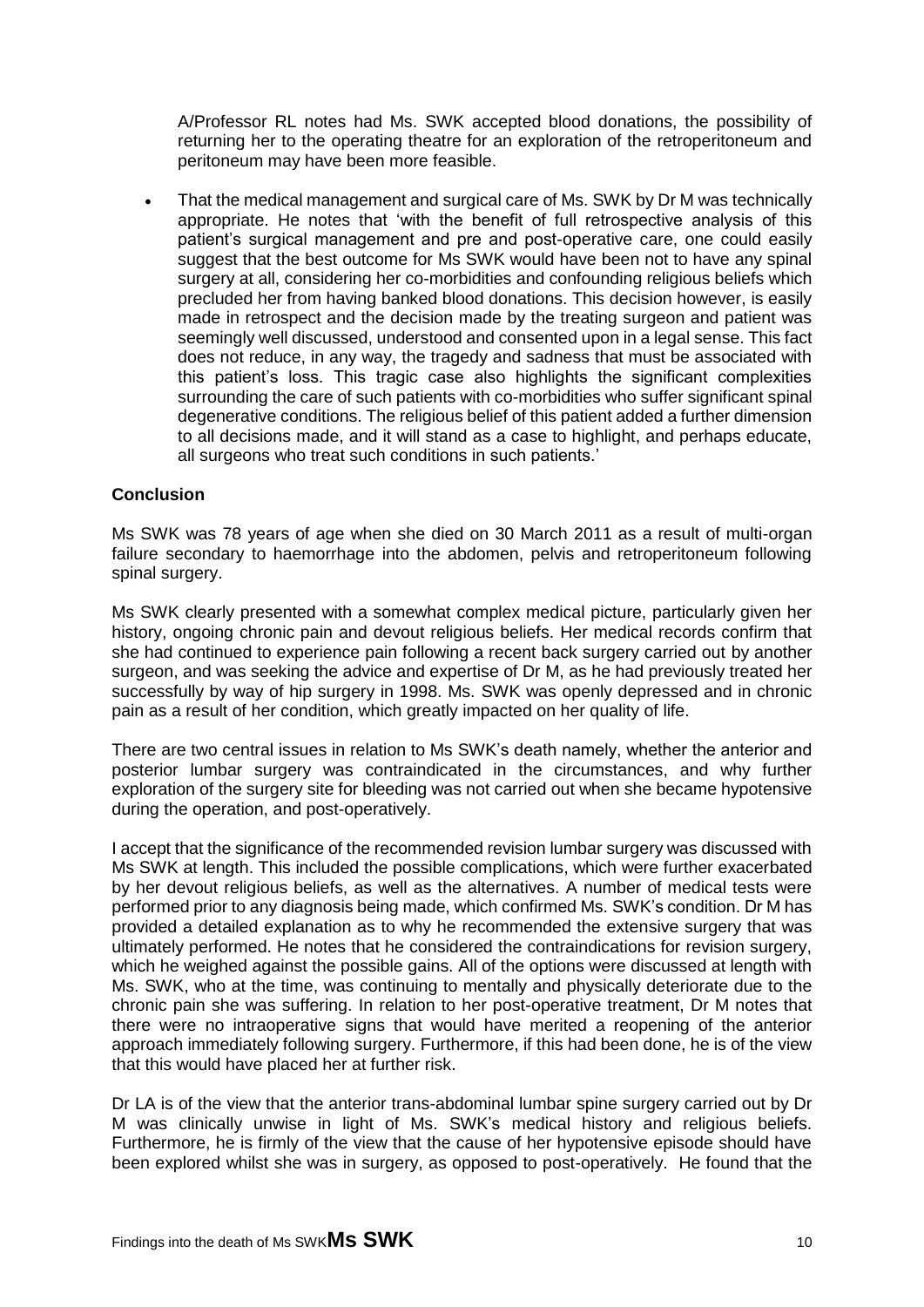post-operative care provided to Ms. SWK by the ICU specialists at the Private Hospital was appropriate.

In response to Dr LA's report, Orthopaedic Surgeon, A/Professor RL, whilst acknowledging the concerns raised, is of the view that it was reasonable for Dr M, given his wealth of experience and the fact that he practices exclusively in spinal surgery, to recommend the revision spinal surgery ultimately conducted. He notes that there will always be significant variations between surgeons as to whether Ms. SWK was a suitable candidate for surgery, accepting that the risk in her case was perhaps more than usual given her religious beliefs. Ultimately, he is of the view that the medical management and surgical care of Ms. SWK by Dr M was technically appropriate. He highlights that whilst with the benefit of hindsight and knowledge of the tragic outcome, it could be concluded that the best course for Ms. SWK would have not to have had surgery, the decision by Dr M was well discussed and considered in the circumstances.

I find that whilst the revision spinal surgery ultimately conducted by Dr M on Ms. SWK was extensive, invasive and involved a high level of risk, particularly given her religious beliefs, the pre-operative consultation process and testing carried out was thorough and appropriate. As to the reasonableness of the surgery, it seems relevant to consider this in the context of a long-standing patient relationship, Ms. SWK's ongoing chronic pain and depression and Dr M's extensive experience as a spinal surgeon. With the benefit of hindsight, the decision to undertake revision spinal surgery considering Ms. SWK's religious beliefs may have involved a level of risk that was simply too high. However, there is no indication that Dr M did not consider all of the contraindications properly in this case, nor that Ms. SWK was not appropriately warned as to the possible complications. Relevantly, following Ms. SWK's death, Dr M now no longer offers elective spine surgery to patients, who decline to receive blood transfusions. The Private Hospital have also since changed their admission consent form to include questions as to whether a patient will consent to a blood transfusion.

Post-operatively, Ms. SWK's clinical presentation was somewhat complicated with further testing seeming to indicate that there was not a major bleed as a result of the procedure. Her condition deteriorated to the point that it was felt she was too unstable to undergo any further surgical intervention, and she unfortunately passed away a short time later. At autopsy, the exact site of the haemorrhage was unable to be determined, although significant haemorrhage into the abdominal cavity and into the tissues at the back of the abdomen, in the abdominal wall on the left and into the pelvic soft tissue, was found. I agree with Dr LA's view that the post-operative management and care provided to Ms. SWK whilst in the ICU was appropriate.

# <span id="page-12-0"></span>**Should this investigation proceed to inquest?**

Having considered all of the evidence and the expert advice obtained, I am of the opinion that the investigation would not be further advanced by the holding of an inquest and it would not be in the public interest to do so. The circumstances of Ms. SWK's death, including the decision to operate, as well as the post-operative care provided and the ultimate cause of death, are clearly established on the material obtained to date. Unsurprisingly, there is some difference in opinion as to whether it was wise for Dr M to have proceeded with the elective spinal surgery. This difference of opinion is unlikely to be resolved at inquest.

# **Pursuant to Section 45 of the Coroners Act 2003, I make the following findings:-**

- <span id="page-12-1"></span>(a) The deceased person is Ms SWK.
- (b) The cause of death was multi-organ failure, due to, or as a consequence of haemorrhage into the abdomen, pelvis and retroperitoneum, due to or as a